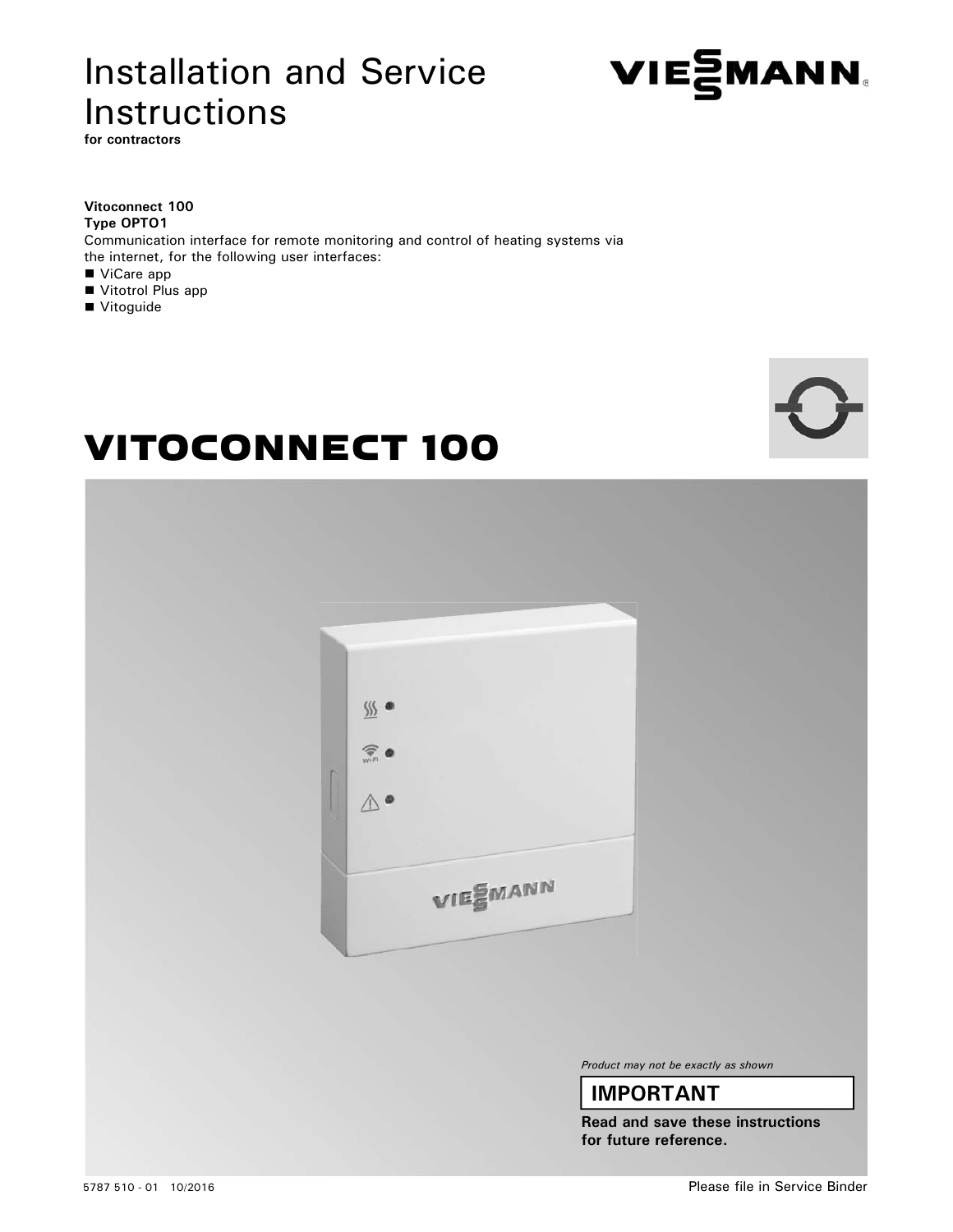# **Safety Instructions**

Please ensure that these instructions are read and understood before commencing installation. Failure to comply with the instructions listed below and details printed in this manual can cause product/property damage, severe personal

injury, and/or loss of life. Ensure all requirements below are understood and fulfilled (including detailed information found in manual subsections).

## **Product documentation**

 Read all applicable documentation before commencing installation. Store documentation near boiler in a readily accessible location for reference in the future by service personnel.



## **Warranty**

 Information contained in this and related product documentation must be read and followed. Failure to do so renders the warranty null and void.

*For a listing of applicable literature, please see section entitled "Important Regulatory and Installation Requirements".*



#### **Licensed professional heating contractor**

 The installation, adjustment, service and maintenance of this equipment must be performed by a licensed professional heating contractor.

*Please see section entitled "Important Regulatory and Installation Requirements".*



#### ■ Advice to owner

 Once the installation work is complete, the heating contractor must familiarize the system operator/ ultimate owner with all equipment, as well as safety precautions/requirements, shutdown procedure, and the need for professional service annually before the heating season begins.

# **WARNING**

**Installers must follow local regulations with respect to installation of carbon monoxide detectors. Follow the Viessmann maintenance schedule of the boiler contained in this manual.**

#### **Operating and Service Documentation**

It is recommended that all product documentation such as parts lists, operating and service instructions be handed over to the system user for storage. Documentation is to be stored near boiler in a readily accessible location for reference by service personnel.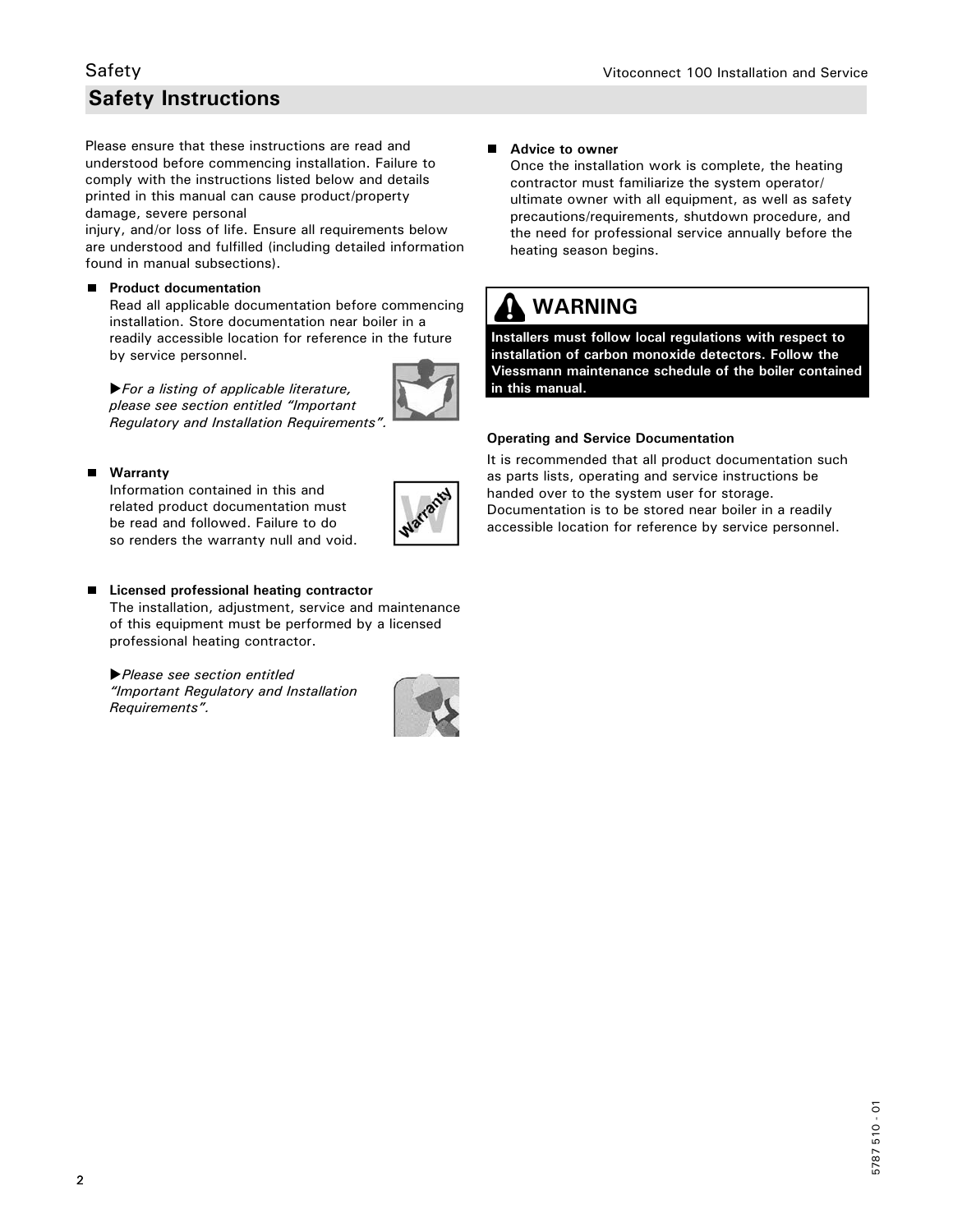# **Operational Reliability**

The Vitoconnect 100 enables communication via the internet between the connected Vitotronic control unit and the Viessmann server.

The full range of functions is only available if the following conditions are met:

- The Vitotronic control units and the Vitoconnect 100 must be connected and configured correctly.
- The Vitoconnect 100 is connected to the internet via a WLAN router.
- Internet access must be available at all times.
- The user has been registered (see page 14).
- To ensure that messages can still be sent if there is a power failure, we recommend connecting the Vitoconnect 100 and WLAN router to the power supply via a UPS.
- **Note:** The heating system and the functionality of the message paths must be tested at regular intervals.

 To further improve the operational reliability of the heating system, we recommend implementing supplementary measures, e.g. frost protection or monitoring for water leakage.

 **Liability**

Viessmann accepts no liability for loss of profit, unattained savings, or other direct or indirect consequential losses resulting from use of the Vitoconnect 100, the Viessmann server or the software, or for damage resulting from inappropriate use.

The Viessmann General Terms and Conditions apply, which are included in each current Viessmann price list. Viessmann accepts no liability for SMS via push notification or email services, which are services provided by network operators. The terms and conditions of the relevant network operators apply in this context.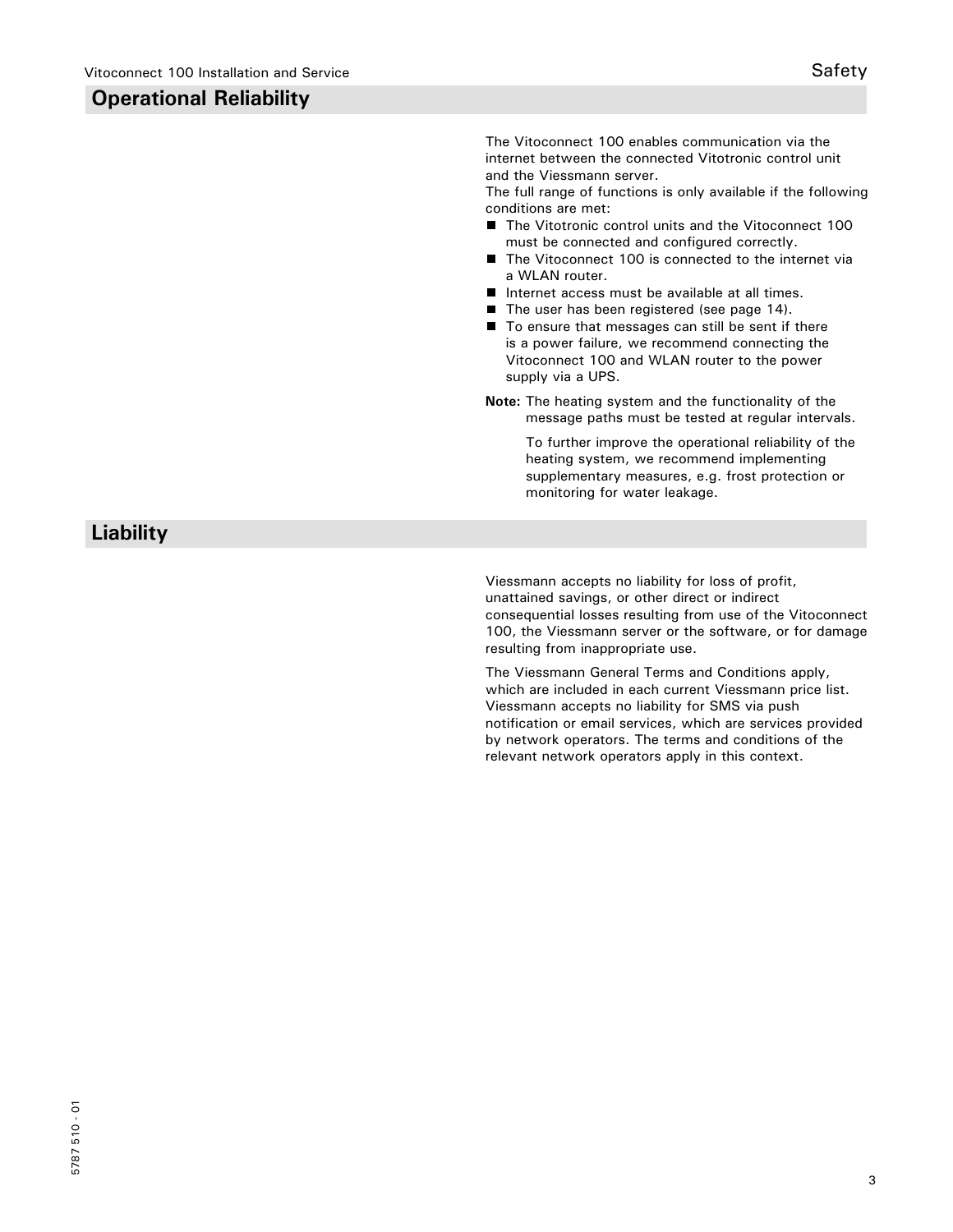# **About these Installation Instructions**



General

**Take note of all symbols and notations intended to draw attention to potential hazards or important product information. These include "WARNING", "CAUTION", and "IMPORTANT". See below.**

#### **WARNING** A

**Indicates an imminently hazardous situation which, if not avoided, could result in death, serious injury or substantial product/property damage.**

# **CAUTION**

**Indicates an imminently hazardous situation which, if not avoided, may result in minor injury or product/ property damage.**

# **IMPORTANT**





# **Intended Use**

- *Warnings draw your attention to the presence of potential hazards or important product information.*
- *Cautions draw your attention to the presence of potential hazards or important product information.*
- *Helpful hints for installation, operation or maintenance which pertain to the product.*
- *This symbol indicates that additional, pertinent information is to be found.*
- *This symbol indicates that other instructions must be referenced.*

Install and operate Vitoconnect products as intended, in conjunction with the electronic control units and controllers for the Viessmann heat equipment designed for this system. In particular, observe the current and voltage specifications for connections and hook-ups.

Use Vitoconnect products exclusively for remotely operating and optimizing systems, in conjunction with the user and communication interfaces specified for this purpose in the relevant printed documentation. For the communication interfaces, ensure on site that the system requirements specified in the product documentation are met at all times for every transfer medium employed. For this, only use the approved communication components supplied with the products. Only use the specified components for the mains power supply (e.g. mains power adaptors).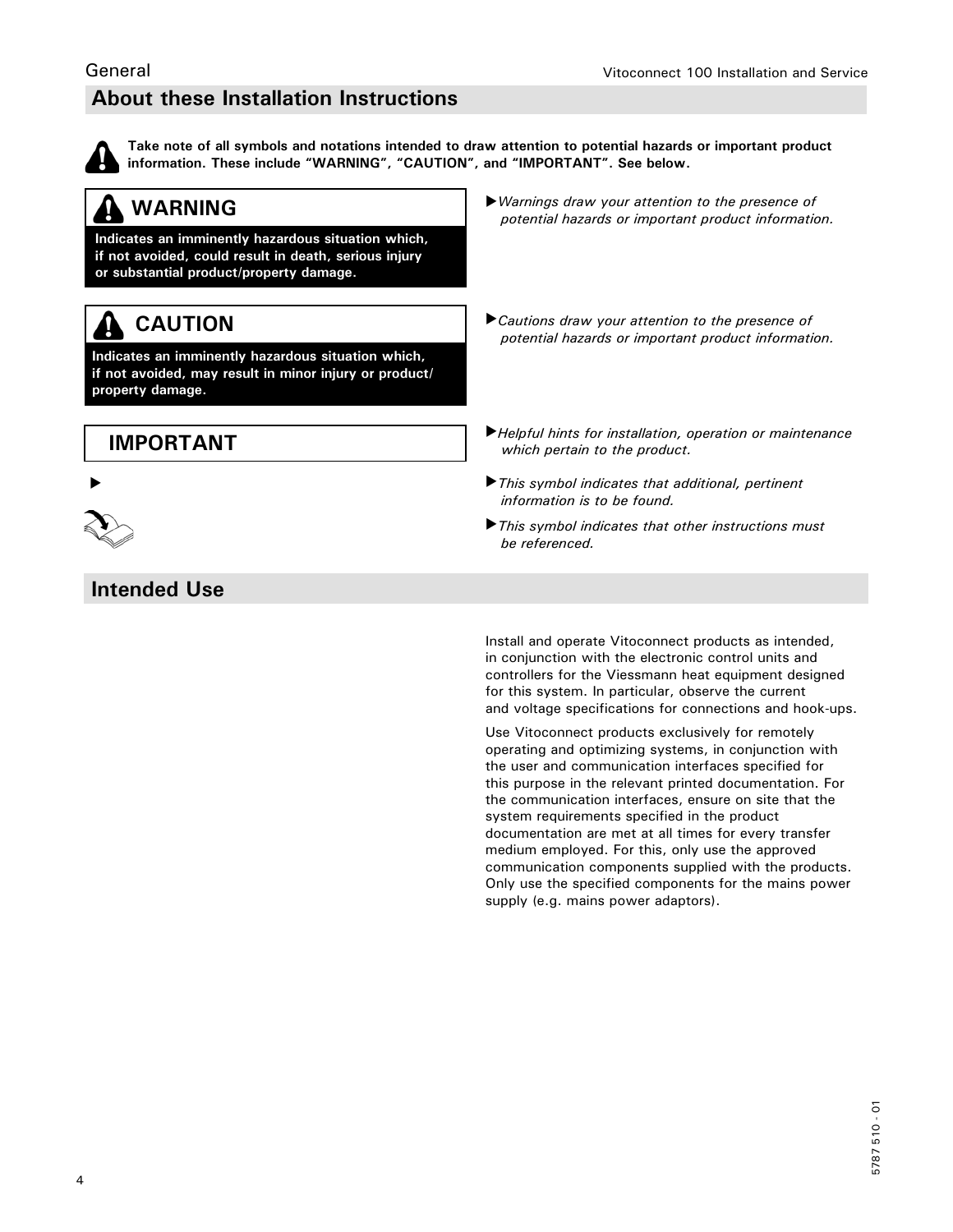|                                   | Page                                                       |
|-----------------------------------|------------------------------------------------------------|
| <b>Safety</b>                     |                                                            |
|                                   |                                                            |
|                                   |                                                            |
| General                           |                                                            |
|                                   |                                                            |
| <b>Preparing for Installation</b> |                                                            |
|                                   |                                                            |
| <b>Installation</b>               |                                                            |
|                                   |                                                            |
|                                   | Installing the Wall Mounting Bracket 10                    |
|                                   |                                                            |
| Commissioning                     |                                                            |
|                                   |                                                            |
|                                   | Registering the User and Setting up the Heating System. 12 |
|                                   |                                                            |
|                                   |                                                            |
| <b>Troubleshooting</b>            |                                                            |
|                                   |                                                            |
|                                   |                                                            |
|                                   |                                                            |
| <b>Parts</b>                      |                                                            |
| <b>Specification</b>              |                                                            |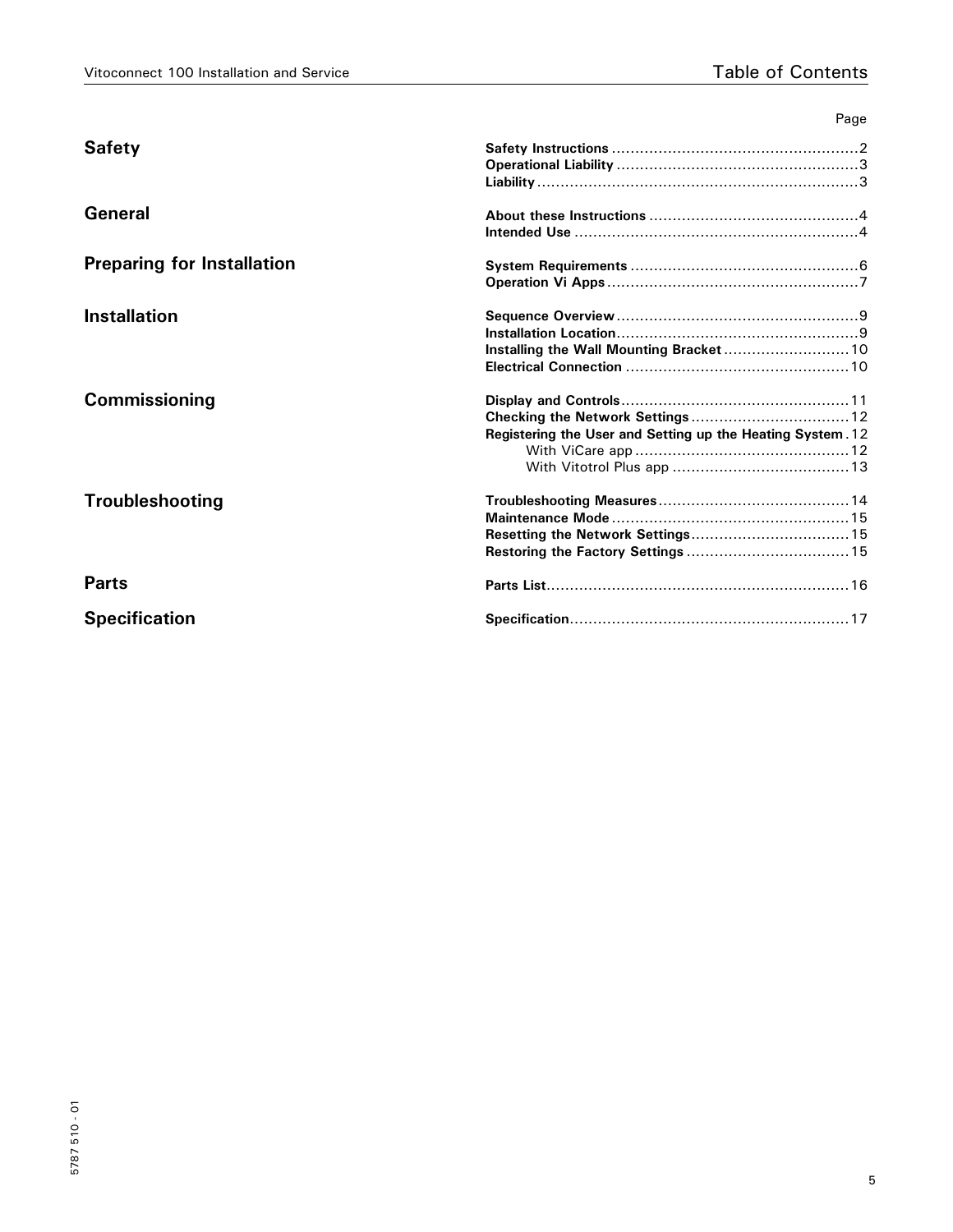# **System Requirements**

## **Heating system**

The Vitoconnect 100, type OPTO1 can be used for one single boiler system with Vitotronic control unit, without heating circuits downstream.

## **Supported control units**

The Vitoconnect 100, type OPTO1, can be used in conjunction with the following Viessmann control units.

| Heat generator                                                         |                                                                                                                 |                                     |                    |
|------------------------------------------------------------------------|-----------------------------------------------------------------------------------------------------------------|-------------------------------------|--------------------|
| Wall mounted or storage<br>combi boilers                               | Floor standing boilers                                                                                          | Heat pumps and hybrid<br>appliances | Solid fuel boilers |
| Supported control units                                                |                                                                                                                 |                                     |                    |
| Vitotronic 200, type<br>H <sub>01</sub><br>HOMA<br>$\blacksquare$ HO1B | Vitotronic 200, type<br>$\blacksquare$ KW2<br>$\blacksquare$ KW6B<br>Vitotronic 300, type<br>$\blacksquare$ KW3 | See www.viessmann.com/vitoconnect   |                    |

**Note:** For an up to date overview of the supported control units see www.viessmann.com/vitoconnect.

#### **IP network**

System requirements

- **WEAN router with activated WLAN. The WLAN**  router of the system user must be protected by a sufficiently secure WPA2 password. We advise against unencrypted connection of the Vitoconnect 100 to a WLAN router.
- Internet connection with "flat rate" (tariff independent of time and data volume) and high availability, i.e. the Vitoconnect 100 is permanently linked to the Viessmann server.
- Dynamic IP addressing (DHCP, factory setting) on the network (WLAN) must be checked and, if required, set up on site by an IT contractor before commissioning.
- Set routing and security parameters in the IP network (LAN): Enable port 80 and port 443 for direct outbound connections. Have this checked and, if necessary, set up on site by an IT contractor before commissioning.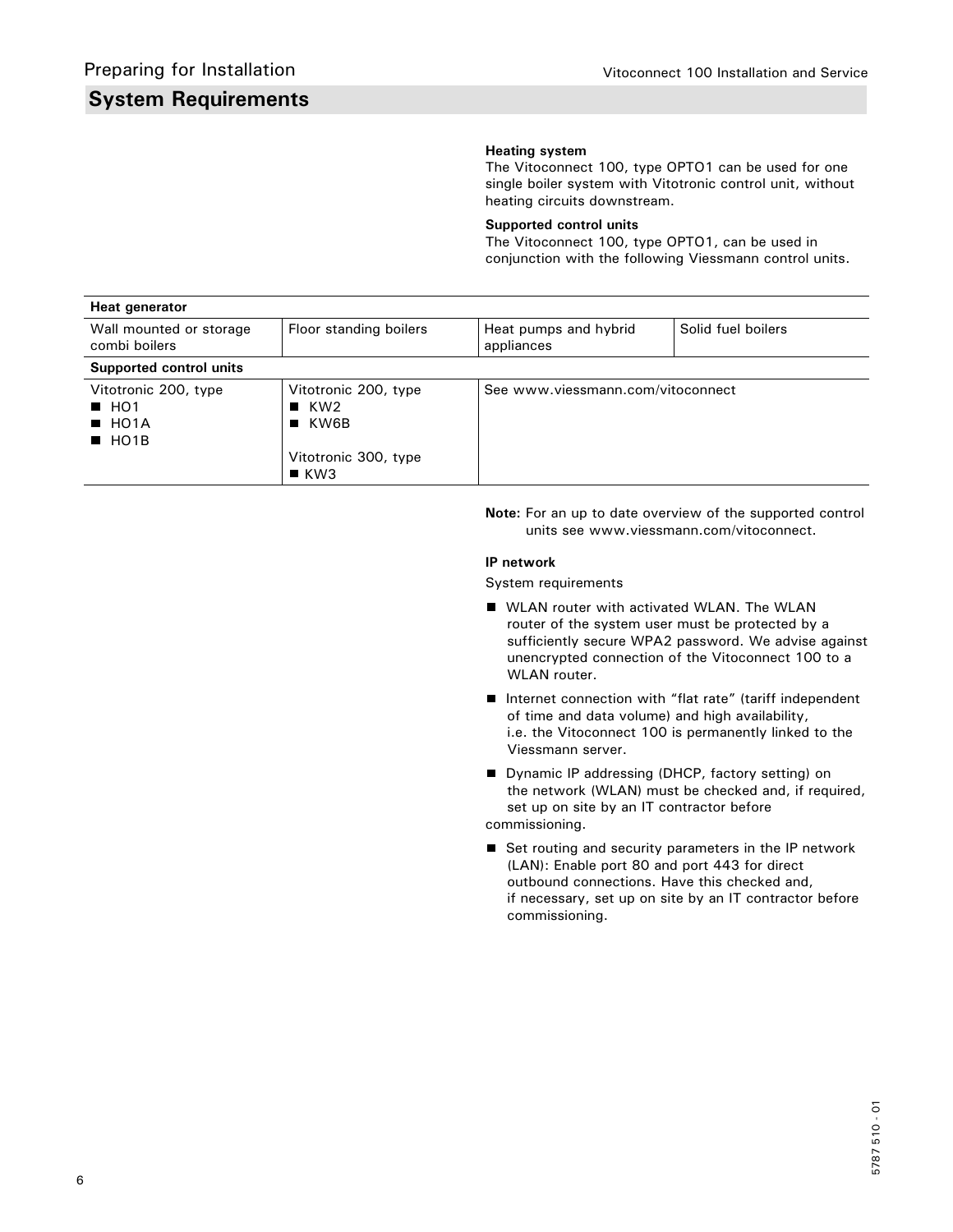## **System Requirements** *(continued)*

- **Note:** During operation, the Vitoconnect 100 establishes a secure internet connection to the Viessmann server.
	- Connecting the Vitoconnect 100 to any other type of server is not possible.

#### **User account**

A valid user account on the Viessmann server is required for the operation of the Vitoconnect 100, irrespective of which control device is used. Registration for this occurs automatically during commissioning, either via the ViCare app or via the Vitotrol Plus app (see page 8).

## **Control device for ViCare app**

Smart phone or tablet with the following operating systems:

- Apple iOS, version 8 or higher
- or
- Google Android, version 4.4 or higher

### **Control device for the Vitotrol Plus app**

Smart phone or tablet with the following operating systems:

- Apple iOS, version 8 or higher
- or
- Google Android, version 4.4 or higher

#### **Message destinations**

End device for receiving email, e.g. computer, smart phone or tablet.

# **Operation Vi Apps**

For remote control of Viessmann heating systems with Vitotronic control units via IP networks.

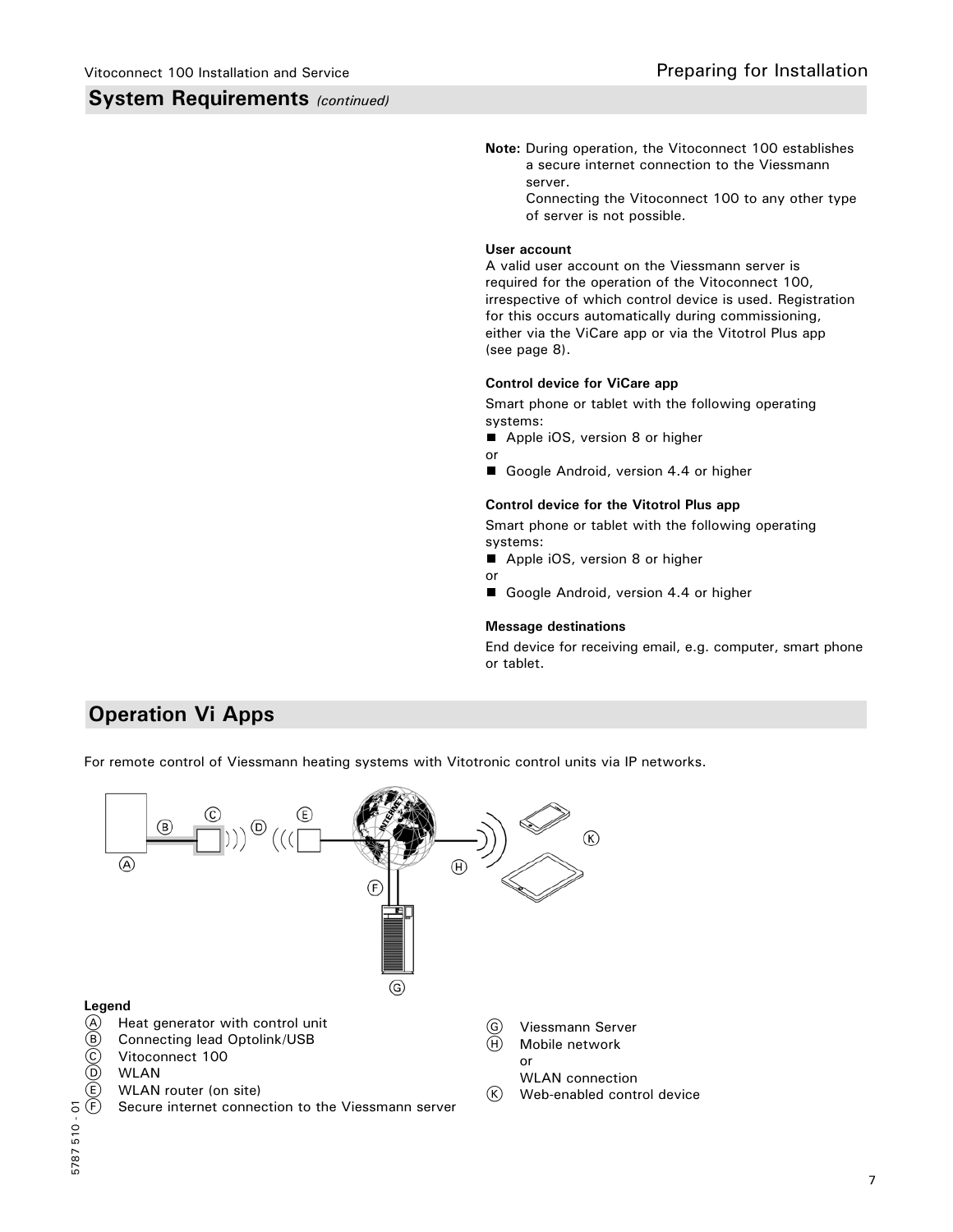# **Operation Vi Apps** *(continued)*

## **Functions**

### **ViCare app control functions**

- Display of system status for system user
- Easy to use remote operating function, e.g. adjusting the set room temperature or operating mode
- **Modifying the heating phases via switching time** assistant
- **Quick selection keys for Party mode and Economy** mode ("Extended heating" and "Setback temperature")
- Reporting of faults by push notification
- **Automatically stored contact details for heating** contractor
- **Fault description in plain text**
- **Dearman** Operating data of the system can be integrated in Vitoguide for contractors
- Easy transmission of system data, e.g. fault messages via email or telephone communication with the heating contractor
- **Energy saving tips** 
	- **Note:** The ViCare app enables users to access only one system at a time using an end device.

For further information on the ViCare app, see www.vicare.info

#### **Vitotrol Plus app control functions**

- Remote control of all heating circuits in a heating system
- Setting operating programs, set values and time programs (central heating and DHW heating)
- Calling up system information
- Displaying messages in plain text
- Automatic forwarding of messages via email
- Displaying consumption data (where available)
- **Integral showcase function**

For further information on the Vitotrol Plus app, see www.vitotrol.info

#### **Forwarding messages**

Any pending messages from the heating system, e.g. sensor or burner faults, are transmitted to the Vitoconnect 100 via Optolink/USB cable supplied. The Vitoconnect 100 transmits these messages to the Viessmann server. The ViCare app and Vitotrol Plus app regularly check the heating system status and display any messages.

**Note:** Heating system messages are only displayed if the ViCare app or Vitotrol Plus app is enabled on the mobile end device.

#### **Message contents**

- Message type
- Message code
- Message text



 Relevant boiler Installation and Service instructions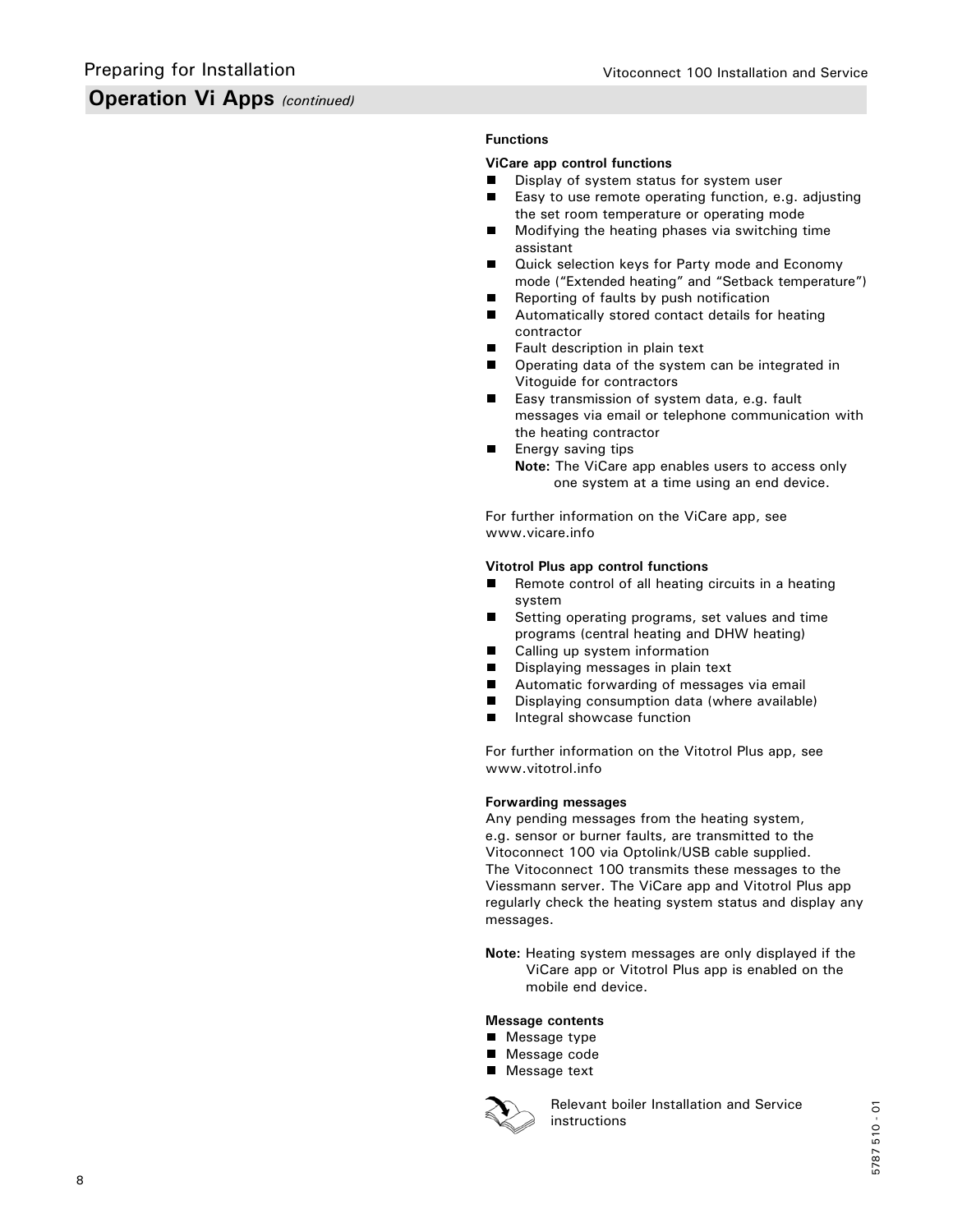# **Sequence Overview**

| <b>Sequence</b>     |                                                                                                           | <b>Responsibility</b>            | Page |
|---------------------|-----------------------------------------------------------------------------------------------------------|----------------------------------|------|
| <b>Installation</b> |                                                                                                           |                                  |      |
|                     | Check system requirements.                                                                                | Heating contractor/IT contractor | 6    |
| 2                   | Fit wall mounting bracket for Vitoconnect 100.                                                            | Heating contractor               | 10   |
| 3                   | Connect the Vitoconnect 100 to the heat generator.                                                        | Heating contractor               | 10   |
| 4                   | Insert the Vitoconnect 100 into the wall mounting<br>bracket.                                             | Heating contractor               | 10   |
| 5                   | Establish power supply.                                                                                   | Heating contractor               | 10   |
| Commissioning       |                                                                                                           |                                  |      |
| 6                   | Check network settings.                                                                                   | IT contractor                    | 12   |
|                     | Register user and set up heating system.<br>Operation with ViCare app<br>Operation with Vitotrol Plus App | Heating contractor/system user   | 12   |

# **Installation Location**



Sample illustration with wall mounted appliance

A To ensure a good WLAN connection, keep the distance between the Vitoconnect 100 and the WLAN router as short as possible.

Installation type: Wall mounting

- Distance to heat generator minimum 1 ft. (0.3 m)
- Standard socket 120VAC/60 Hz 1 phase, max. 3 ft. (1 m) next to installation location
- Internet access with adequate WLAN signal  **Note:** The WLAN signal strength can be increased with commercially available WLAN repeaters.
	- **Note:** When selecting the installation site, bear in mind the length of the connecting cables (standard delivery).

| <b>Connecting cables</b>                                                                       | Length                      |
|------------------------------------------------------------------------------------------------|-----------------------------|
| Connecting cable Optolink/USB for connecting<br>the Vitoconnect 100 to the boiler control unit | $10$ ft.<br>$(3 \text{ m})$ |
| Plug-in power supply unit with connecting cable                                                | 3 ft.<br>(1 m)              |

#### **Range**

The range of WLAN connections can be reduced by walls, ceilings and interior fixtures. These weaken the WLAN signal, which may result in poor reception.

Range reduction:

- On their way between transmitter and receiver, WLAN signals are damped, e.g. by air or when penetrating walls.
- WLAN signals are reflected by metallic objects e.g. reinforcements in walls, metal foil of thermal insulation and thermal glazing with metallized thermal vapour deposit.
- WLAN signals are isolated by service ducts and elevator shafts.
- WLAN signals suffer interference from appliances  $\blacksquare$  that also operate with high frequency signals, such as computers, audio and video systems, wireless signals, electrical transformers and pre-ballast. Distance to such appliances min. 7 ft. (2 m).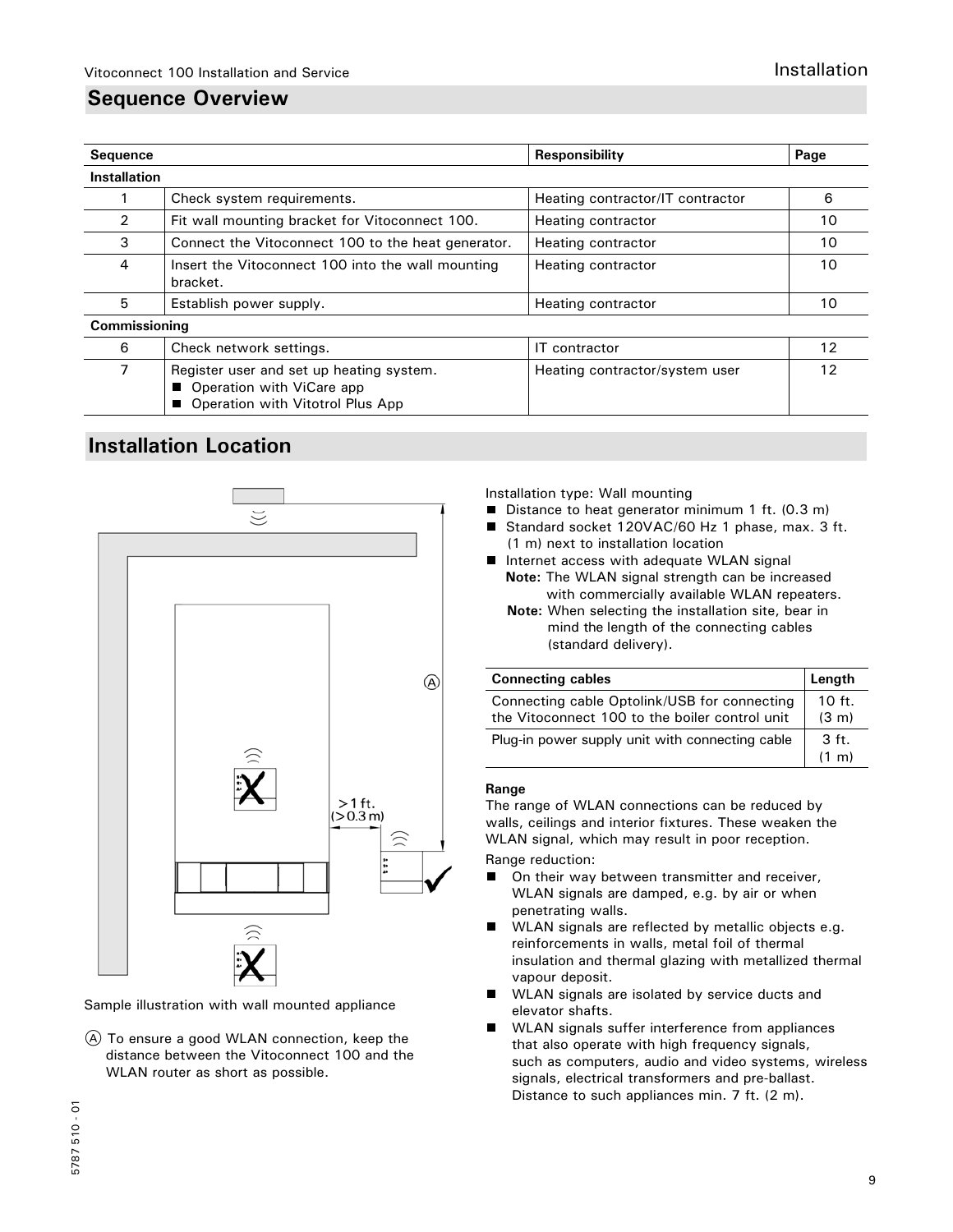# **Installing the Wall Mounting Bracket**

For indoor installation only.

**Note:** The installation site must be dry and free from the risk of frost. Ensure ambient temperatures between 23 and 104°F (−5°C and 40°C).



# **Electrical Connections**



1. Use the Optolink/USB connecting cable to connect the Vitoconnect 100 to the heat generator.



 Cable routing inside the heat generator: relevant boiler documentation

2. Insert the plug-in power supply unit with connecting cable into a standard 120VAC recepticale.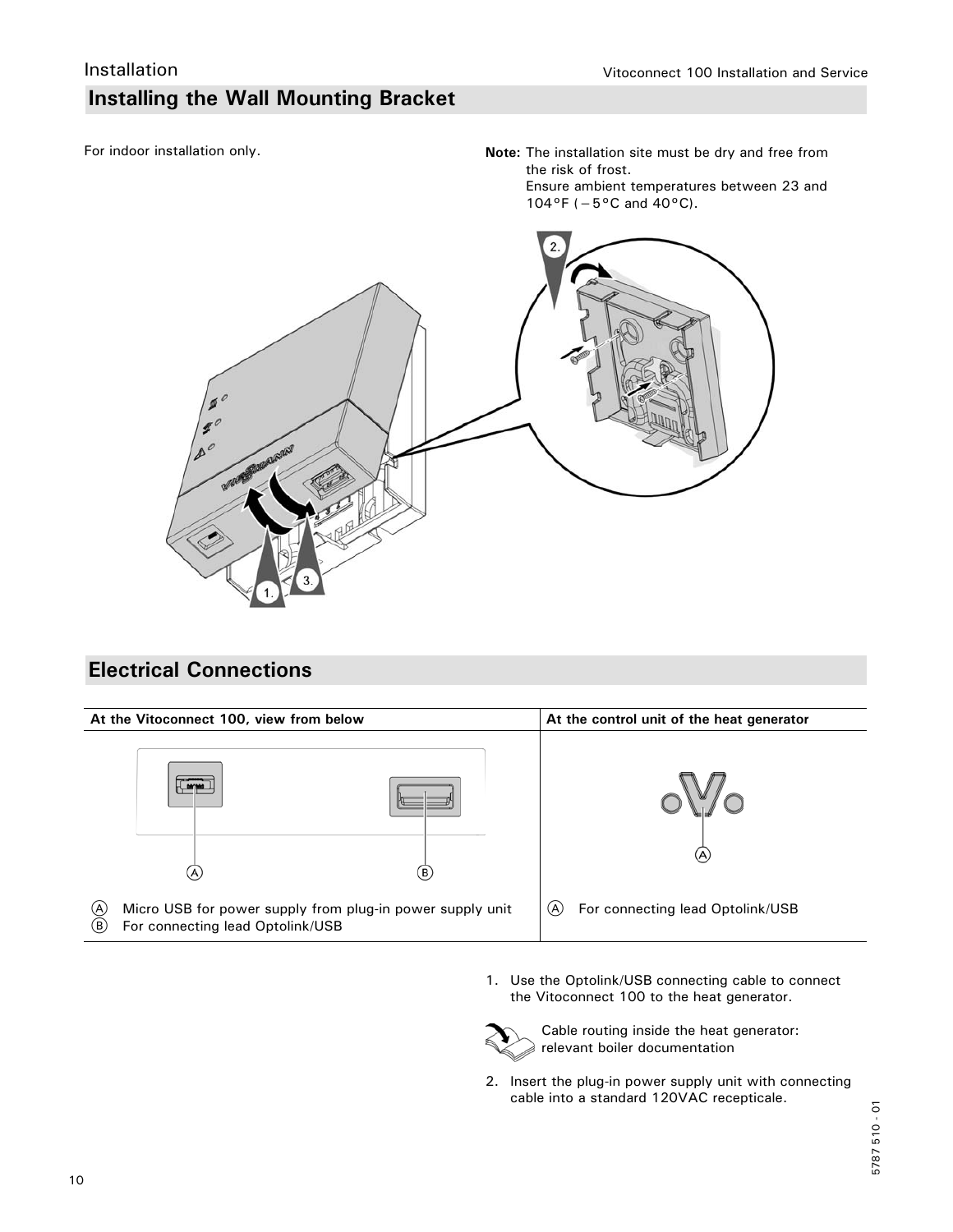# **Display and Controls**



- A Reset button
- $\overline{1}$   $\overline{2}$  LED indicates status of communication with heat generator.
- **2**  $\overline{\mathbb{R}}$  LED indicates status of communication with WLAN and Viessmann server.
- 3  $\triangle$  LED indicates system functions (access point mode, offline mode, updates, faults).

# **Interpreting the LED Indicators**

| $\frac{W}{2}$ LED - Communication with the heat generator            |                                                                            |  |
|----------------------------------------------------------------------|----------------------------------------------------------------------------|--|
| Flashes yellow                                                       | Connection of Vitoconnect 100 to heat generator being established          |  |
| Illuminates green                                                    | Connection of Vitoconnect 100 to heat generator successfully established   |  |
| Flashes red                                                          | No connection to heat generator, see page 14.                              |  |
| $\widehat{\mathbb{F}}$ LED - Communication with the Viessmann server |                                                                            |  |
| Flashes yellow                                                       | Connection of Vitoconnect 100 to WLAN router being established             |  |
| Illuminates yellow                                                   | Connection of Vitoconnect 100 to WLAN router successfully established      |  |
| Flashes green                                                        | Connection of Vitoconnect 100 to Viessmann server being established        |  |
| Illuminates green                                                    | Connection of Vitoconnect 100 to Viessmann server successfully established |  |
| Flashes red                                                          | No connection to the internet, see page 14.                                |  |
|                                                                      |                                                                            |  |

| $\hat{\mathbb{A}}$ – System functions                       |                                                                                   |
|-------------------------------------------------------------|-----------------------------------------------------------------------------------|
| Flashes yellow                                              | Maintenance mode (no data transfer), see page 14                                  |
| Pulsates yellow                                             | Registration mode active (access point)                                           |
| Flashes red                                                 | Fault at the control unit of the heat generator                                   |
| Pulsates red                                                | Fault, access point mode, see page 14                                             |
| Flashes green                                               | A new or updated version of Vitoconnect 100 firmware is being installed.          |
|                                                             | Note: Do not damage Vitoconnect.                                                  |
|                                                             | Never disconnect the Vitoconnect 100 from the mains during firmware installation. |
| LED $\frac{W}{M}$ , $\widehat{\mathcal{F}}$ and $\triangle$ |                                                                                   |
| All illuminated white                                       | Vitoconnect 100 is starting up.                                                   |

All illuminated yellow The Vitoconnect 100 has been reset to the factory setting and can be recommissioned.

**Note:** Flashing: LED 0.5 sec. on and 0.5 sec. off

Pulsating: LED 0.1 sec. on and 0.9 sec. off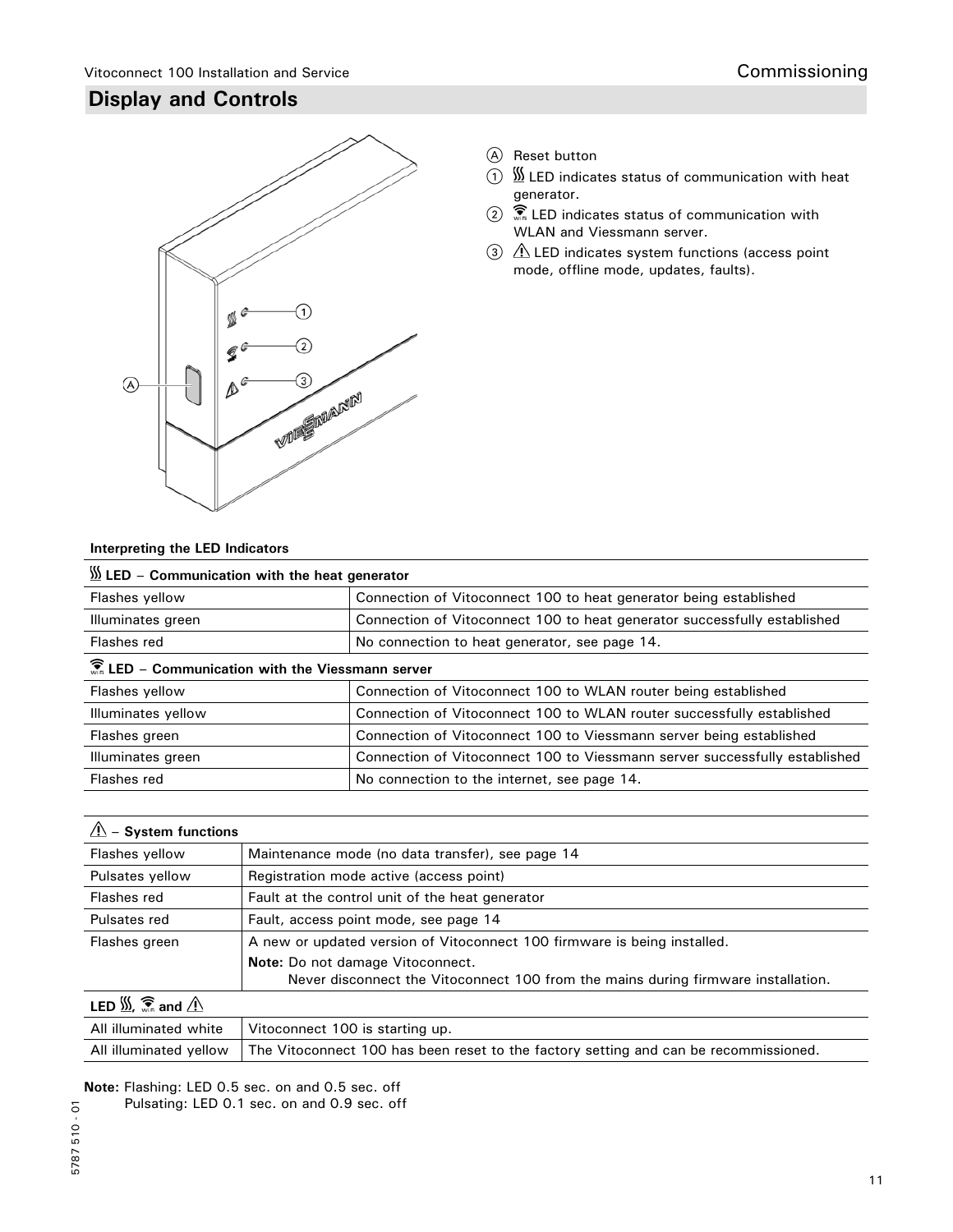Have the following settings on the WLAN router checked, and if necessary adjusted, by an IT contractor:

- **Dynamic IP addressing must be set.**
- Port 80 and port 443 must be enabled for outgoing connections.

# **Registering the User and Setting Up the Heating System**

### **With ViCare app**

- 1. Download the ViCare app from the app store or play store and install.
	- **Note:** If using an Apple iPad, limit the app search to "iPhone only".
- 2. Start the ViCare app and tap on "Create a new account".
- 3. Scan the QR code or enter the "Herstell Daten" (manufacturing data) and "ID".
	- **Note:** For the QR code, "Herstell Daten"(manufacturing data) and "ID", see sticker on the Vitoconnect 100.

| Vitoconnect 100 OPTO1 |                                                                                            | VIEZMANN |
|-----------------------|--------------------------------------------------------------------------------------------|----------|
|                       | Herstell-Daten:<br>יחו<br>MAC Adr.:<br>WPA <sub>2</sub> -<br>www.viessmann.com/vitoconnect |          |

4. Setting up the WLAN

 Android: Automatic connection with WLAN "Vitoconnect"

- iOS: Close the ViCare app and call up the WLAN settings of the smart phone.
	- Connect with WLAN "Vitoconnect".
	- Insert WPA2 password from the clipboard. The WPA2 password is automatically available on the clipboard. If not, see sticker on the Vitoconnect.
	- Change back to ViCare app.

5. Follow the instructions in the app.

- Set up the home network.
- Enter location or allow ViCare app access to the location.
- **Enter personal data.**
- Accept data protection agreement and terms of use. The Vitoconnect 100 and ViCare app are set up.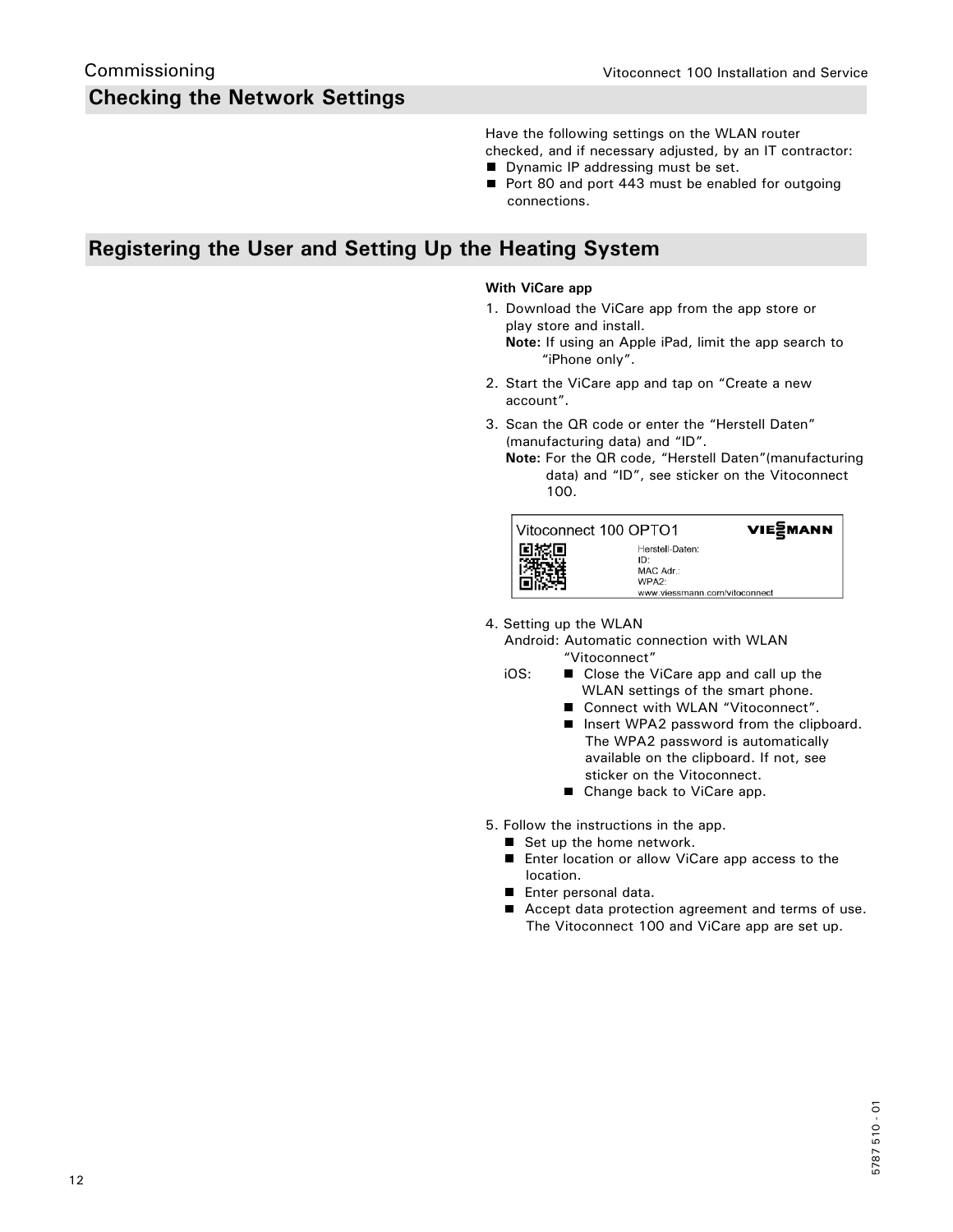# **Registering the User and Setting Up the Heating System** *(continued)*

#### **With Vitotrol Plus app**

- 1. Download the Vitotrol Plus app from the app store or play store and install.
- 2. Start the Vitotrol Plus app and tap on "Create access".
- 3. Enter personal data.
- 4. When asked "Configure Vitoconnect 100 ", select yes.
- 5. Scan the QR code or enter the "Herstell Daten" (manufacturing data) and "ID".
	- **Note:** For the QR code, "Herstell Daten"(manufacturing data) and "ID", see sticker on the Vitoconnect 100.



VIE<sub>2</sub>MANN Herstell-Daten:

6. Setting up the WLAN

 Android: Automatic connection with WLAN "Vitoconnect"<br>OS: ■ In the Vitotr

- In the Vitotrol Plus app, tap on "WLAN settings". The WLAN settings of the smart phone are opened up.
	- Connect with WLAN "Vitoconnect".
	- Insert WPA2 password from the clipboard. The WPA2 password is automatically available on the clipboard. If not, see sticker on the Vitoconnect.
	- Change back to Vitotrol Plus app.
- 7. Follow the instructions in the app.
	- Set up the home network.
	- **Enter system name and location.**

■ Accept data protection agreement and terms of use. The Vitoconnect 100 and the Vitotrol Plus app are

set up.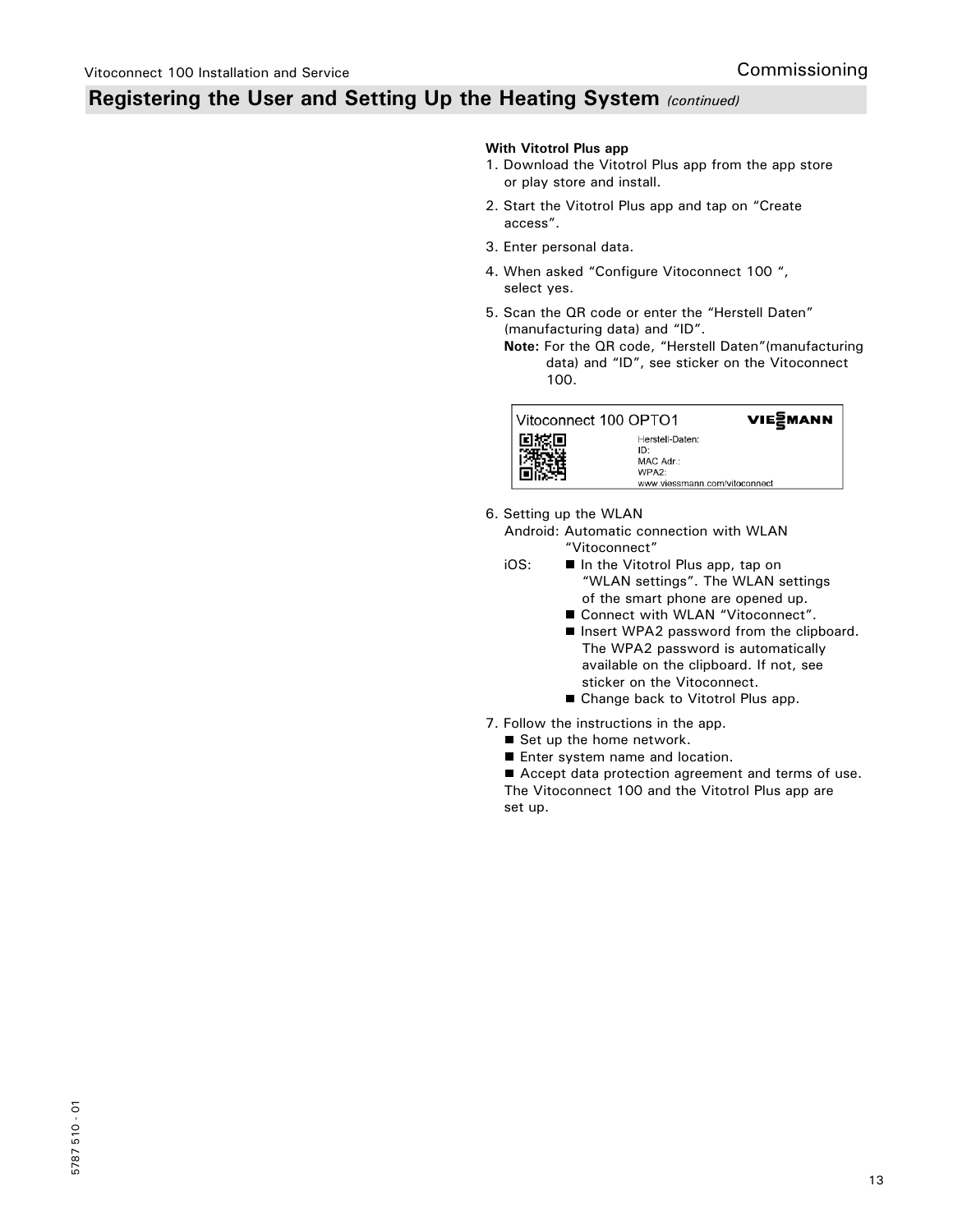# **Troubleshooting Measures**

Faults on the Vitoconnect 100 are signalled by various LED indicators (see page 11).

| <b>Faults with LED indication</b>                |                                                                                                                                                                                                                                                                                                                                                                                                                                                                                                                                                   |  |
|--------------------------------------------------|---------------------------------------------------------------------------------------------------------------------------------------------------------------------------------------------------------------------------------------------------------------------------------------------------------------------------------------------------------------------------------------------------------------------------------------------------------------------------------------------------------------------------------------------------|--|
|                                                  | Type of fault and corrective measures                                                                                                                                                                                                                                                                                                                                                                                                                                                                                                             |  |
| $\frac{30}{20}$ LED                              |                                                                                                                                                                                                                                                                                                                                                                                                                                                                                                                                                   |  |
| Flashes red                                      | No connection to the heat generator<br>■ Check the plug-in connections (Optolink, USB).<br>■ Check the connecting lead.                                                                                                                                                                                                                                                                                                                                                                                                                           |  |
| $\widehat{\widehat{\mathbf{S}}}$ LED             |                                                                                                                                                                                                                                                                                                                                                                                                                                                                                                                                                   |  |
| Flashes red                                      | No connection to the internet<br>No WLAN connection<br>■<br>- Check network settings during WLAN commissioning.<br>- Check password during WLAN commissioning.<br>■ WLAN signal strength inadequate<br>- Change the installation location of the Vitoconnect 100, see page 10<br>■ WLAN connection established, but no internet connection<br>- Check the internet connection with other subscriber, e.g. laptop.<br>If no internet connection is possible even with other subscribers, have the<br>network settings checked by an IT contractor. |  |
| $\widehat{\mathbb{C}}$ LED and $\triangle$ LED   |                                                                                                                                                                                                                                                                                                                                                                                                                                                                                                                                                   |  |
| <b>R</b> LED flashes red<br>LED pulsates yellow  | No connection to the internet<br>WLAN password of the home network is incorrect. Re-enter.                                                                                                                                                                                                                                                                                                                                                                                                                                                        |  |
| $\triangle$ LED                                  |                                                                                                                                                                                                                                                                                                                                                                                                                                                                                                                                                   |  |
| Flashes red                                      | Fault at the control unit of the heat generator<br>■ Observe message in the ViCare app or Vitotrol Plus app.<br>Installation and service instructions of the relevant heat generator                                                                                                                                                                                                                                                                                                                                                              |  |
| Pulsates red                                     | Fault, access point mode<br>■ Reset the network settings, see page 11                                                                                                                                                                                                                                                                                                                                                                                                                                                                             |  |
| Flashes yellow                                   | Maintenance mode (no data transfer)<br>■ Deactivate maintenance mode, see page 11                                                                                                                                                                                                                                                                                                                                                                                                                                                                 |  |
| Flashes green                                    | A new Vitoconnect 100 firmware is being installed.<br>Note: Do not damage Vitoconnect 100.<br>Never disconnect the Vitoconnect 100 from the mains during firmware<br>installation.                                                                                                                                                                                                                                                                                                                                                                |  |
| Faults without LED indication                    |                                                                                                                                                                                                                                                                                                                                                                                                                                                                                                                                                   |  |
| Fault                                            | Corrective measures                                                                                                                                                                                                                                                                                                                                                                                                                                                                                                                               |  |
| All indicators on the<br>Vitoconnect 100 are off | Check the Vitoconnect 100 mains connection and plug-in power supply unit.                                                                                                                                                                                                                                                                                                                                                                                                                                                                         |  |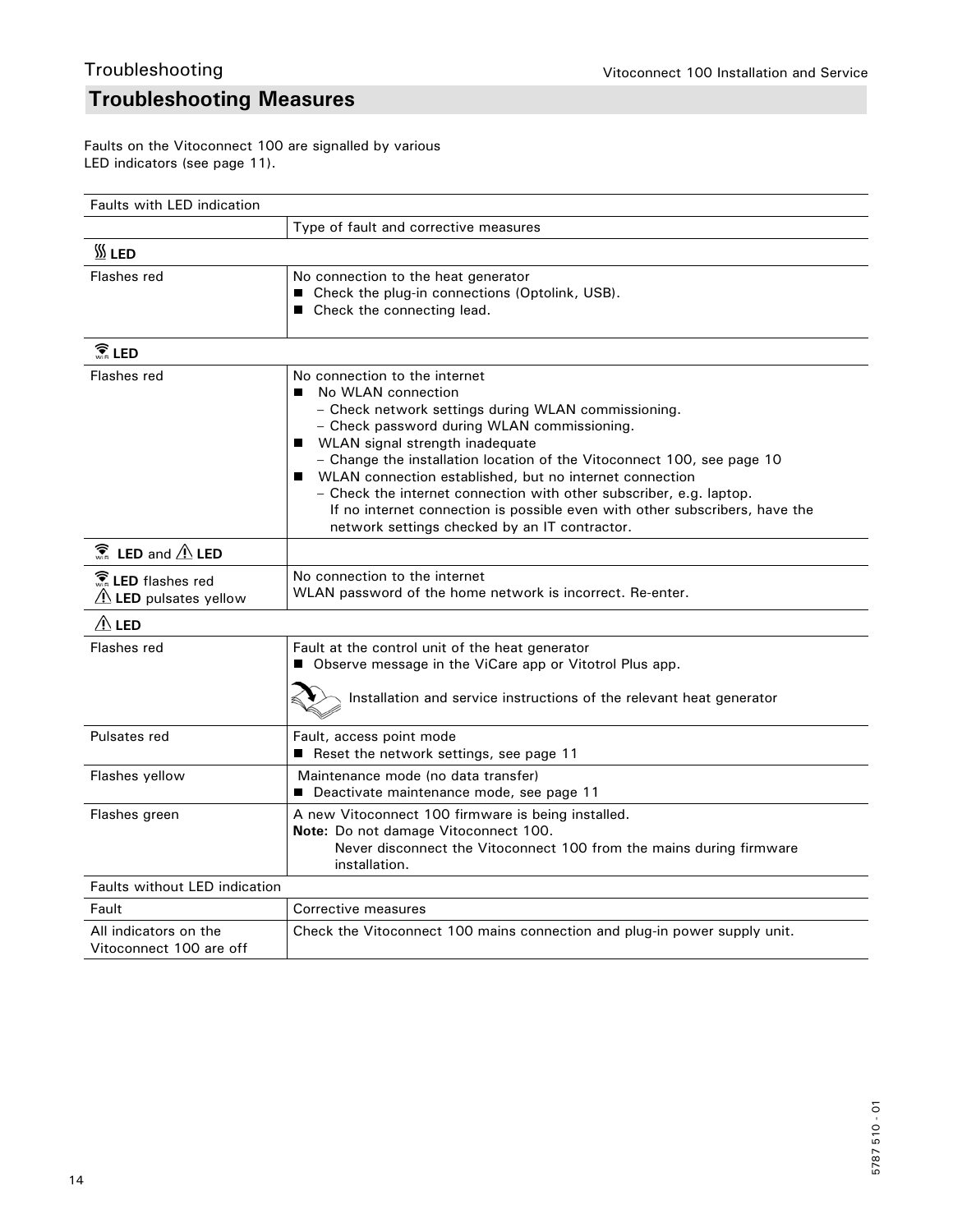# **Maintenance Mode**

**Resetting the Network Settings** With this function, the transfer of messages from the heating system to the Viessmann server is suppressed, e.g. during maintenance work on the heating system. **Activation** Press reset button for approx. 2 sec. LED flashes yellow. Maintenance mode is activated. **Note:** Maintenance mode is not terminated automatically and must be deactivated. **Deactivation** Press reset button for approx. 2 sec. LED is not longer illuminated. Maintenance mode is deactivated. 1. Press reset button for 5 sec, until LED pulsates yellow. 2. Connect your smart phone with the internal WLAN of the Vitoconnect 100. For WLAN-SSID and WPA2 password see sticker on the Vitoconnect. 3. Open the internet browser on the smart phone and enter the address http://vitoconnect.gateway. Follow the instructions on the internet page.

# **Restoring the Factory Settings**

- 1. Press the reset button for more than 30 sec, until all 3 LEDs flash yellow.
- 2. Release the reset button.
- 3. Press the reset button again for more than 5 sec, until all LEDs illuminate yellow.
- 4. Release the reset button. The Vitoconnect 100 has been restored to the factory settings.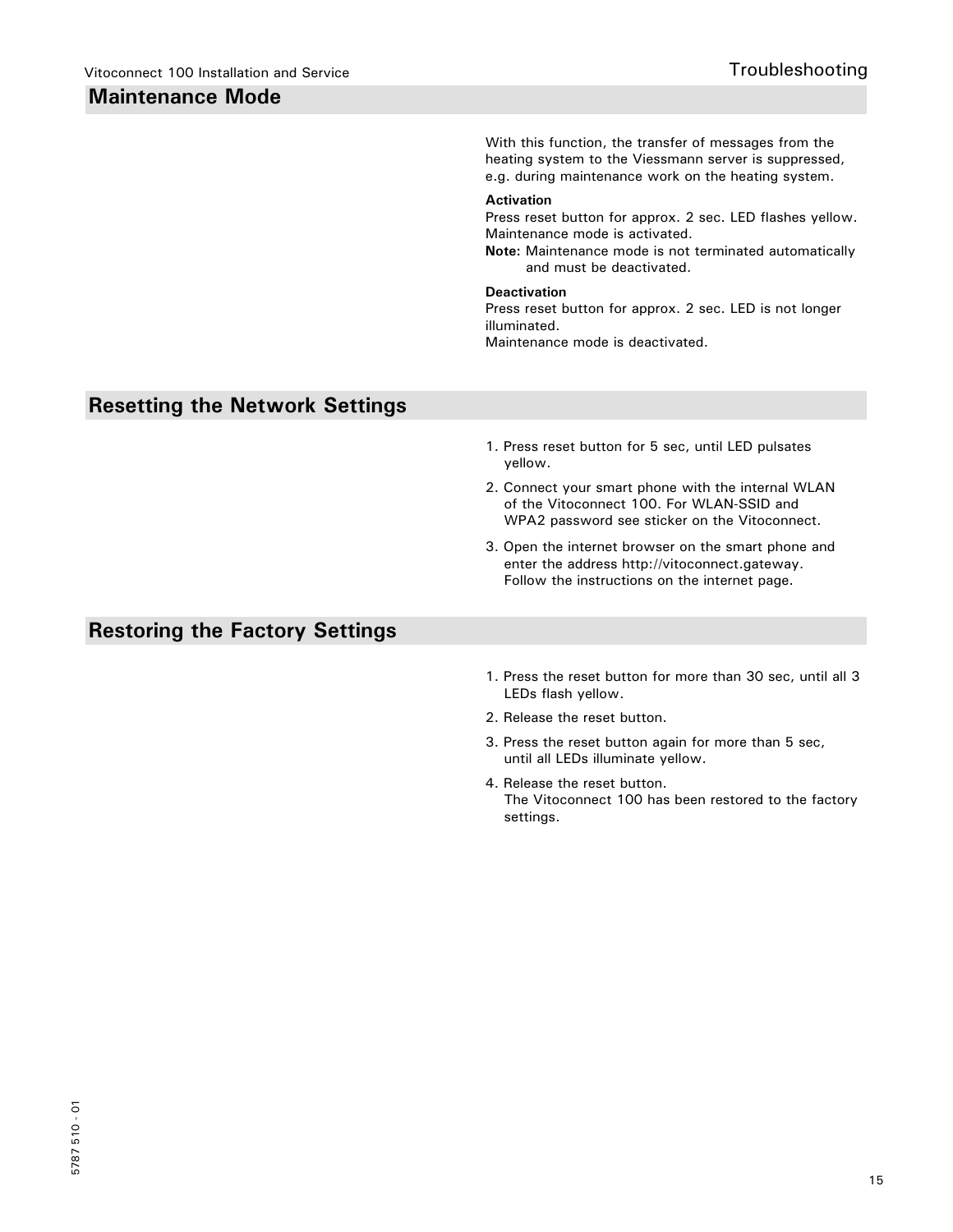# **Parts List**



The following details are required when ordering parts:

- Part no. (see type plate A)
- **Position number of the part (from this parts list)**

## **Parts**

- 0001 USB/Optolink connecting cable<br>0002 Plug-in power supply unit EU
- 0002 Plug-in power supply unit EU<br>0003 Plug-in power supply unit UK
- 0003 Plug-in power supply unit UK<br>0004 Plug-in power supply unit US
- Plug-in power supply unit US

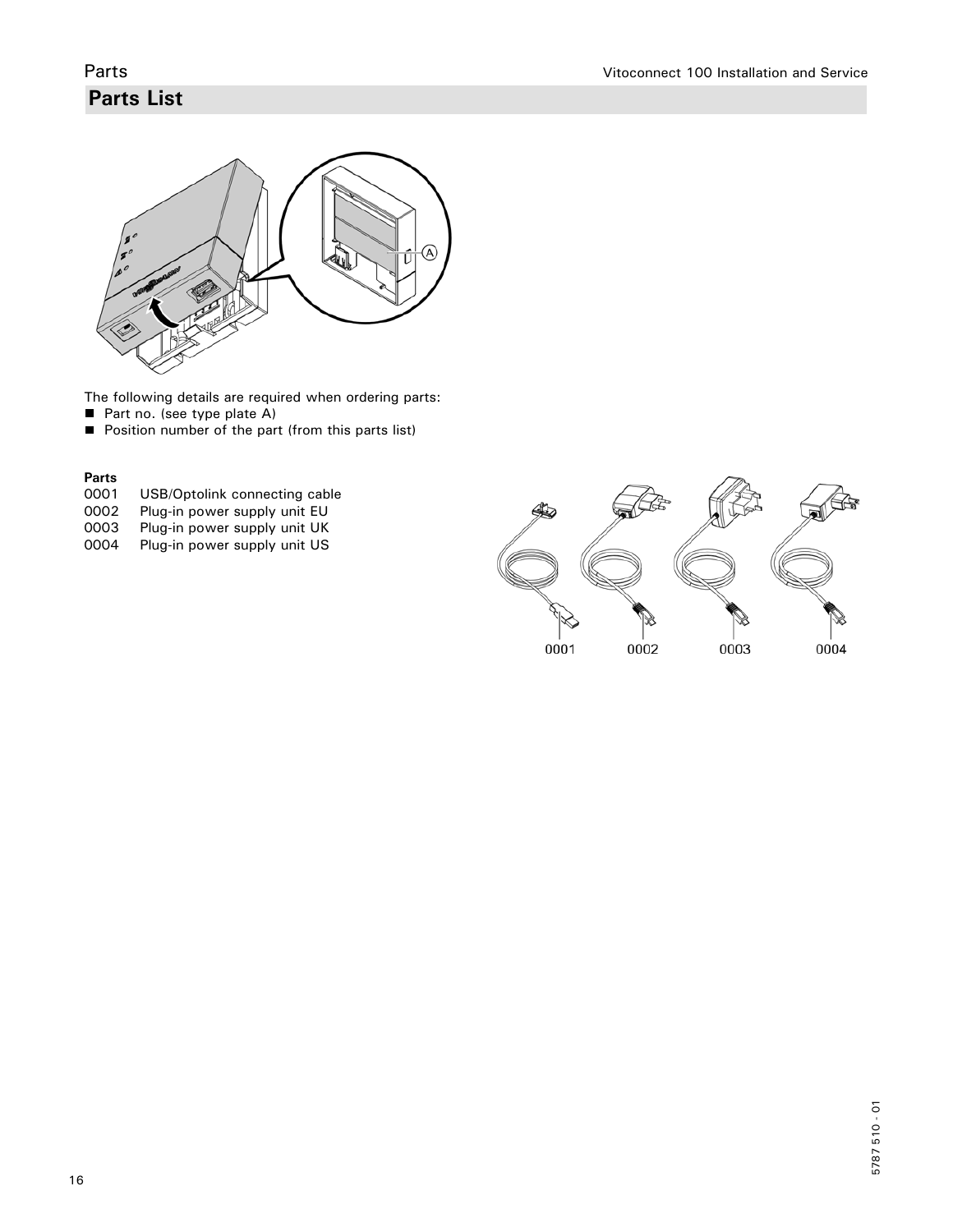# **Specification**

| Vitoconnect 100                                                       |                                                                                                                                                                  |  |
|-----------------------------------------------------------------------|------------------------------------------------------------------------------------------------------------------------------------------------------------------|--|
| Rated voltage                                                         | $5V -$                                                                                                                                                           |  |
| <b>WLAN</b> frequency                                                 | $2,4$ GHz                                                                                                                                                        |  |
| <b>WLAN</b> encryption                                                | Unencrypted or WPA2                                                                                                                                              |  |
| Internet protocol                                                     | IPv4                                                                                                                                                             |  |
| IP assignment                                                         | <b>DHCP</b>                                                                                                                                                      |  |
| Rated current                                                         | 1 A                                                                                                                                                              |  |
| Power consumption                                                     | 5 W                                                                                                                                                              |  |
| Permissible ambient temperature<br>Operation<br>Storage and transport | 25 to $104^{\circ}F$ (-5 to +40 $^{\circ}C$ )<br>Installation in living spaces or boiler rooms (standard ambient conditions)<br>-4 to 140°F ( $-20$ to $+60$ °C) |  |
| Plug-in power supply unit                                             |                                                                                                                                                                  |  |
| Rated voltage                                                         | <b>120VAC</b>                                                                                                                                                    |  |
| Rated frequency                                                       | 60 Hz                                                                                                                                                            |  |
| Output voltage                                                        | $5V -$                                                                                                                                                           |  |
| Permissible ambient temperature<br>Operation                          | 25 to $104^{\circ}F$ (-5 to +40 $^{\circ}C$ )<br>Installation in living spaces or boiler rooms (standard ambient conditions)                                     |  |
| Storage and transport                                                 | -4 to $140^{\circ}F$ (-20 to +60°C)                                                                                                                              |  |